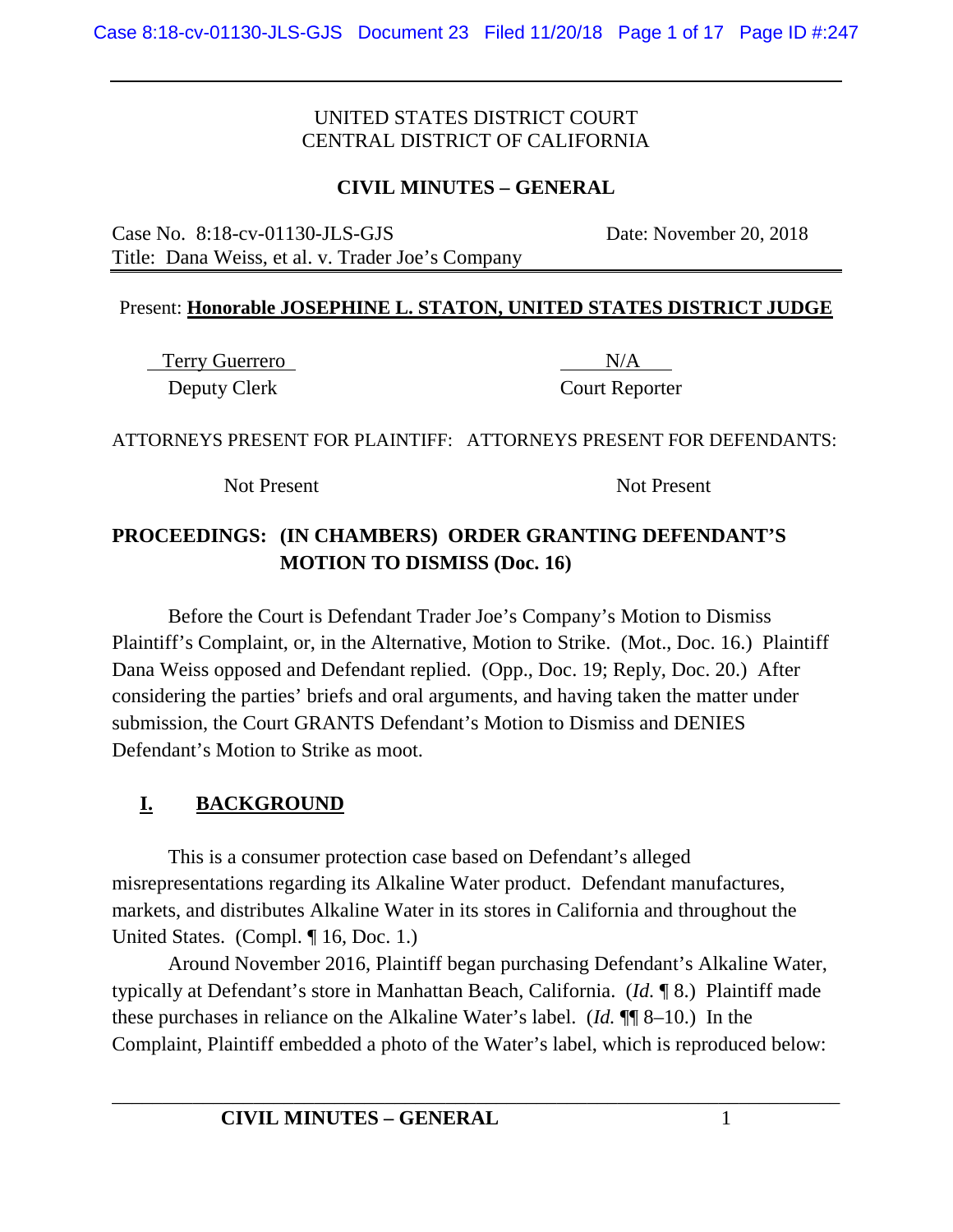## **CIVIL MINUTES – GENERAL**

Case No. 8:18-cv-01130-JLS-GJS Date: November 20, 2018

Title: Dana Weiss, et al. v. Trader Joe's Company





Plaintiff claims that the following statements and aspects of the label are false or misleading:

- "pH  $9.5 +$ " (Compl.  $\P$  21)
- "Our Alkaline Water + Electrolytes is ionized to pH 9.5+." (*Id.*)
- "pH is the measure of acidity and alkalinity. The higher the pH, the greater the alkalinity." (*Id.*)
- "ionized to achieve the perfect balance" (*Id.*)
- "refresh & hydrate" (*Id.* ¶ 22)
- "hundreds of plus symbols" on the label (*Id.*)

Plaintiff also points to the following advertisement for the Alkaline Water in Defendant's "Fearless Flyer" advertising brochure as false and misleading: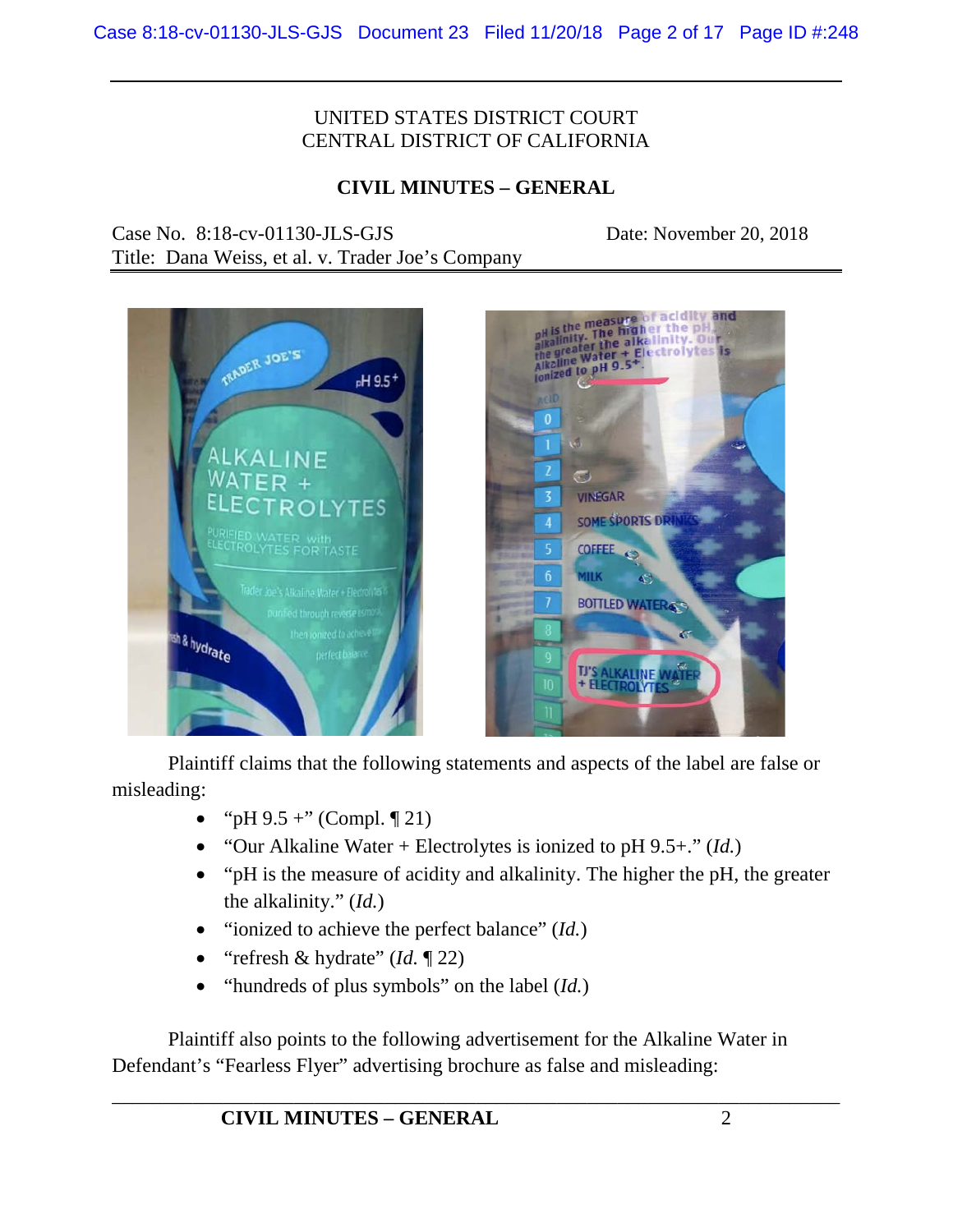## **CIVIL MINUTES – GENERAL**

Case No. 8:18-cv-01130-JLS-GJS Date: November 20, 2018 Title: Dana Weiss, et al. v. Trader Joe's Company





March 16, 2015-Fearlessly Archived-Still a fun read; price & availability may have change

Whether you've just eaten an abundance of corn or cranberries (foods high in acid); or you've been sweating profusely; and/or you've been reading this Flyer (because obviously that would make you thirsty)-our Alkaline Water + Electrolytes is a drink that can satisfy. Crystal clear water is 99.9% of what's in the bottle. The other 0.1% is minerals (electrolytes), harvested from the lakes region of Utah. The mineralized water is purified throug reverse osmosis, then run through electric currents (electrolysis), which changes the structure of the water and raises the pH to 9.5+ (neutral pH of water is 7). Trader Joe's Alkaline Water + Electrolytes is water and the some. We're selling it in one liter and 1.5 liter bottles, for 99¢ and \$1.29, respectively.

(*Id.* ¶ 22.) Plaintiff claims the following statements in the advertisement are false or misleading:

- "Whether you've just eaten an abundance of corn or cranberries (foods high in acid); or you've been sweating profusely; and/or you've been reading this Flyer (because obviously that would make you thirsty) our Alkaline Water + Electrolytes is a drink that can satisfy."
- "The mineralized water is purified through reverse osmosis, then run through electric currents (electrolysis), which changes the structure of the water and raises the pH to 9.5+ (neutral pH of water is 7)."
- "Trader Joe's Alkaline Water + Electrolytes is water and then some."

Plaintiff alleges that though there is no scientific evidence showing that Alkaline Water provides more health benefits than typical water, the Water's label misled her to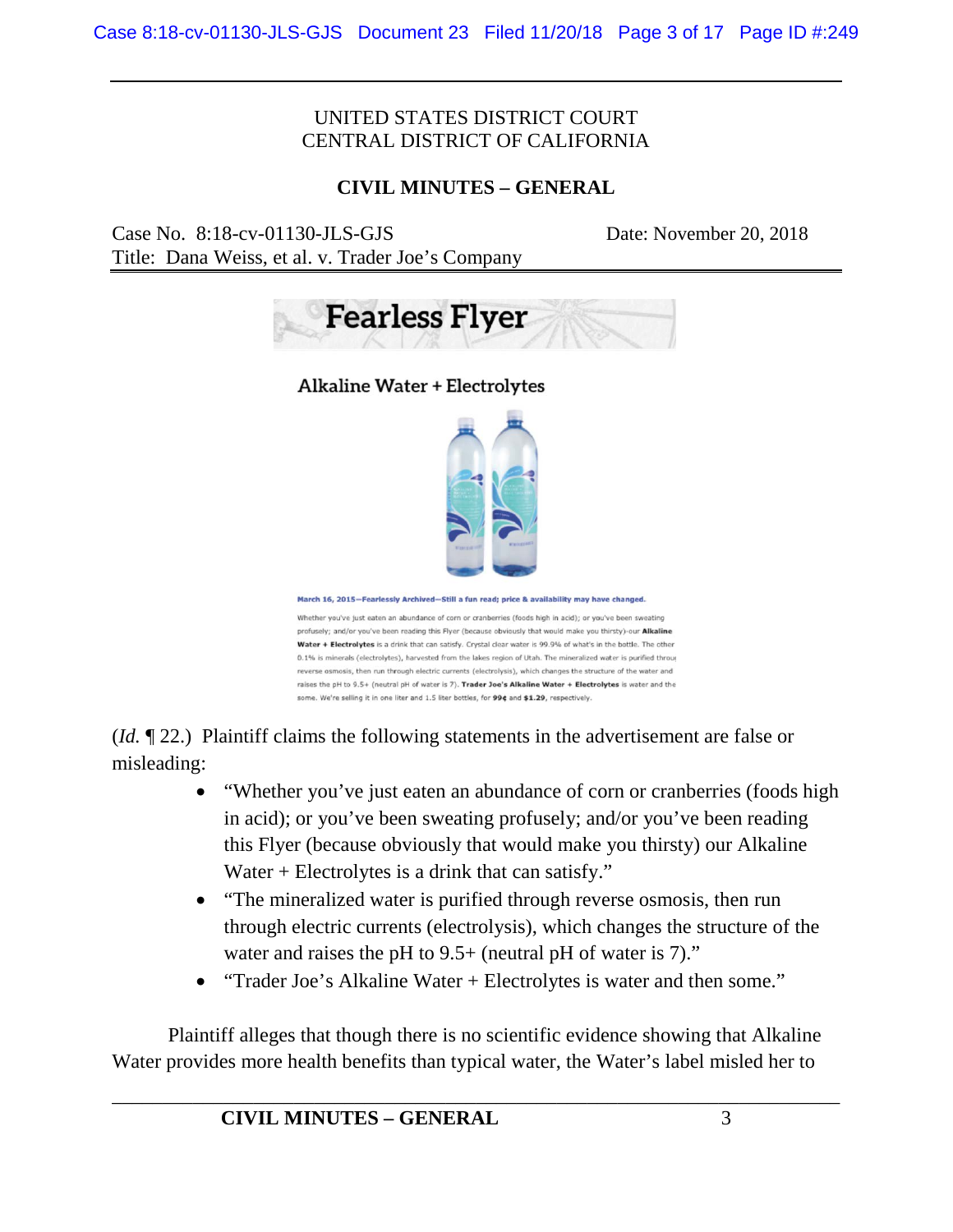## **CIVIL MINUTES – GENERAL**

| Case No. $8:18$ -cv-01130-JLS-GJS                 | Date: November 20, 2018 |
|---------------------------------------------------|-------------------------|
| Title: Dana Weiss, et al. v. Trader Joe's Company |                         |

believe that the Water was a "superior source of hydration" and could help "balance pH internally." (*Id.* ¶¶ 9, 23, 26.) Plaintiff alleges that if she had been aware that Defendant's Alkaline Water did not provide such benefits, she would not have purchased it. (*Id.* ¶ 27.) Further, Plaintiff claims the Alkaline Water does not actually have a 9.5 pH balance: "Defendants' product does not even maintain or have when bottled and/or sold, the alkalinity represented on the packaging of 9.5+"; "the actual pH at the time of purchase and consumption was far less on the pH scale." (*Id.* ¶¶ 23, 47.)

Based on Defendant's alleged misrepresentations, Plaintiff filed the instant putative class action on June 26, 2018, asserting claims of (1) breach of express warranty; (2) unjust enrichment; (3) violations of California's Consumers Legal Remedies Act ("CLRA"), Cal. Civ. Code § 1750 *et seq.*; [1](#page-3-0) (4) violations of California's Unfair Competition Law ("UCL"), Cal. Bus. & Prof. Code § 17200 *et seq.*; (5) violations of California's False Advertising Law ("FAL"), Cal. Bus. & Prof. Code § 17500 *et seq.*; and (6) breach of implied warranty of merchantability in violation of Cal. Com. Code § 2314(2)(f). (*See* Compl. ¶¶ 42–91.) On August 24, 2018, Defendant brought the instant Motion pursuant to Federal Rule of Civil Procedure 12(b)(6). (*See* Mot. at 2.)

# **II. LEGAL STANDARD**

In deciding a motion to dismiss under Rule 12(b)(6), courts must accept as true all "well-pleaded factual allegations" in a complaint. *Ashcroft v. Iqbal*, 556 U.S. 662, 679 (2009). Furthermore, courts must draw all reasonable inferences in the light most favorable to the non-moving party. *See Daniels-Hall v. Nat'l Educ. Ass'n*, 629 F.3d 992, 998 (9th Cir. 2010). However, "courts 'are not bound to accept as true a legal conclusion couched as a factual allegation.'" *Bell Atl. Corp. v. Twombly*, 550 U.S. 544, 555 (2007) (quoting *Papasan v. Allain*, 478 U.S. 265, 286 (1986)). The complaint must contain

<span id="page-3-0"></span> $<sup>1</sup>$  For Plaintiff's Nationwide Class, she also brings this claim pursuant to "the various Consumer"</sup> Protection Acts" of the states where Class Members are present and purchased Defendant's Alkaline Water. (*See* Compl. ¶ 57.)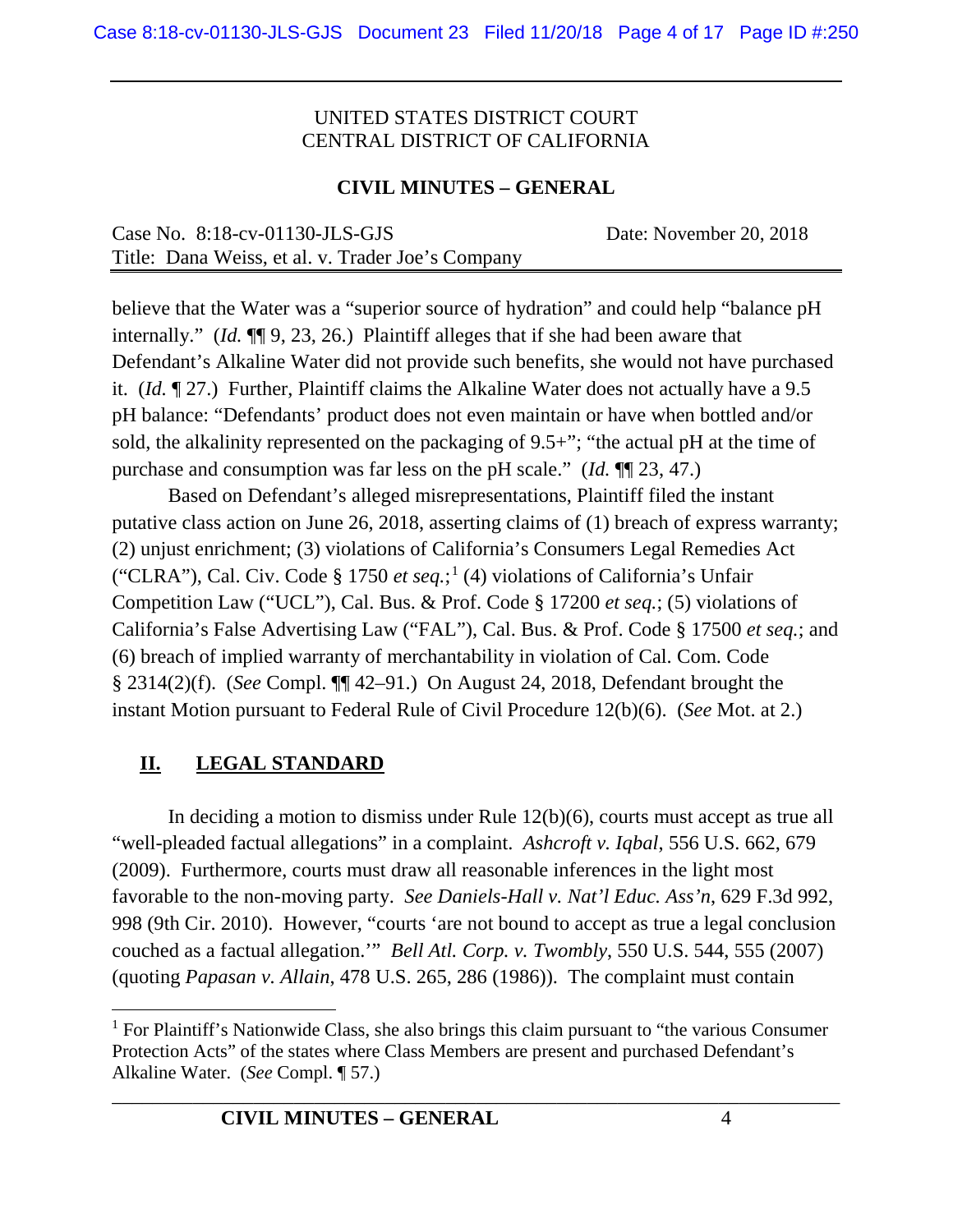## **CIVIL MINUTES – GENERAL**

| Case No. $8:18$ -cv-01130-JLS-GJS                 | Date: November 20, 2018 |
|---------------------------------------------------|-------------------------|
| Title: Dana Weiss, et al. v. Trader Joe's Company |                         |

"sufficient factual matter, accepted as true, to 'state a claim to relief that is plausible on its face.'" *Iqbal*, 556 U.S. at 678 (quoting *Twombly*, 550 U.S. at 570). "A claim has facial plausibility when the pleaded factual content allows the court to draw the reasonable inference that the defendant is liable for the misconduct alleged." *Id.* (citing *Twombly*, 550 U.S. at 556). Although a complaint "does not need detailed factual allegations," the "[f]actual allegations must be enough to raise a right to relief above the speculative level . . . ." *Twombly*, 550 U.S. at 555. Thus, a complaint must (1) "contain sufficient allegations of underlying facts to give fair notice and to enable the opposing party to defend itself effectively[,]" and (2) "plausibly suggest an entitlement to relief, such that it is not unfair to require the opposing party to be subjected to the expense of discovery and continued litigation." *Starr v. Baca*, 652 F.3d 1202, 1216 (9th Cir. 2011).

# **III. DISCUSSION**

Defendant argues Plaintiff's Complaint is insufficient in that it (1) contains impermissible substantiation claims (Mem. at 6); (2) fails to satisfy pleading standards (*id.* at 7); (3) relies on representations that are "no more than mere puffery" (*id.* at 9); and (4) relies on representations that would not deceive a reasonable consumer (*id.* at 11.) While the Court does find that Plaintiff's Complaint advances impermissible lack-ofsubstantiation claims, it determines that dismissal of Plaintiff's CLRA, UCL, and FAL claims is more appropriate on other grounds. First, the Court finds that most of Defendant's representations are nonactionable in that they either amount to puffery or otherwise would not deceive a reasonable consumer as a matter of law. Next, though it is possible Defendant's 9.5 pH statement would deceive a reasonable consumer, the Court finds that Plaintiff has failed to plead her claim with the particularity required under Federal Rule of Civil Procedure 9(b). Because Plaintiff's claims for breach of express warranty, implied warranty of merchantability, and unjust enrichment are premised on the same allegations, they fail as well. The Court grants Plaintiff leave to amend, but only as to the 9.5 pH balance representation, as it is possible she could allege with more

\_\_\_\_\_\_\_\_\_\_\_\_\_\_\_\_\_\_\_\_\_\_\_\_\_\_\_\_\_\_\_\_\_\_\_\_\_\_\_\_\_\_\_\_\_\_\_\_\_\_\_\_\_\_\_\_\_\_\_\_\_\_\_\_\_\_\_\_\_\_\_\_ **CIVIL MINUTES – GENERAL** 5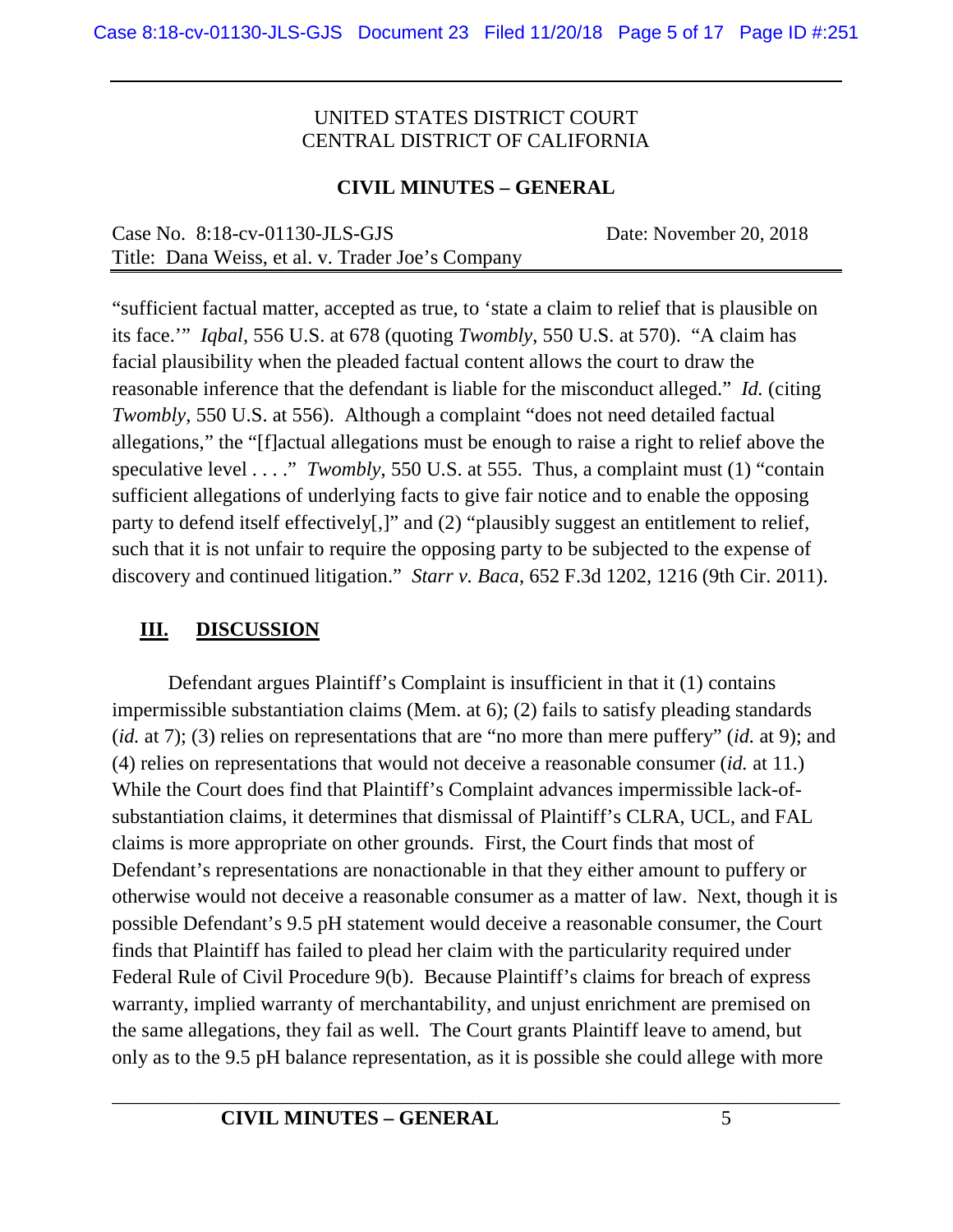## **CIVIL MINUTES – GENERAL**

Case No. 8:18-cv-01130-JLS-GJS Date: November 20, 2018 Title: Dana Weiss, et al. v. Trader Joe's Company

particularity that the 9.5 pH statement is false. Further, because the Court dismisses Plaintiff's Complaint, the Defendant's Motion to Strike is DENIED as moot.

## **A. UCL, CLRA, and FAL Claims**

# **1. Whether Plaintiff's UCL, CLRA, and FAL Claims are Lack-of-Substantiation Claims**

Defendant first argues that Plaintiff's UCL, CLRA, and FAL claims are "impermissible substantiation claims" and should be "dismissed on this basis alone." (Mem. at 6.) "A lack-of-substantiation claim challenges a defendant's alleged failure to substantiate representations it makes about its product." *Greenberg v. Target Corp.*, Case No. 17-cv-01862-RS, 2017 WL 9853748, \*2 (N.D. Cal. Aug. 28, 2017). "Such a claim may not be advanced by a private plaintiff under California law." *Id.* (citing *Nat'l Council Against Health Fraud, Inc. v. King Bio Pharm., Inc.*, 107 Cal. App. 4th 1336, 1345 (2003)); *see also Kwan v. SanMedica International*, 854 F.3d 1088, 1096 (9th Cir. 2017) ("[I]t is readily apparent that *King Bio*'s holding is firmly established law in California.").

Plaintiff's Complaint clearly advances, at least in part, lack-of-substantiation claims. For example, it states that: "Defendants do not have a single study to show that their water is 'perfectly balanced' or will provide added hydration compared to other water"; and "there is a lack of genuine and reliable scientific support for a claim that alkaline branded water provides any more benefit to a consumer than typical water." (Compl. ¶¶ 23, 26.) The Ninth Circuit recently found similar allegations to be lack-ofsubstantiation claims. *See Kwan*, 854 F.3d at 1092 ("There is no Credible Scientific Evidence to Support Defendant's 682% HGH Increase Representation, HGH Fountain Of Youth Benefit Representations, And SeroVital Fountain of Youth And Body Composition Representations."). Thus, to the extent that Plaintiff argues in her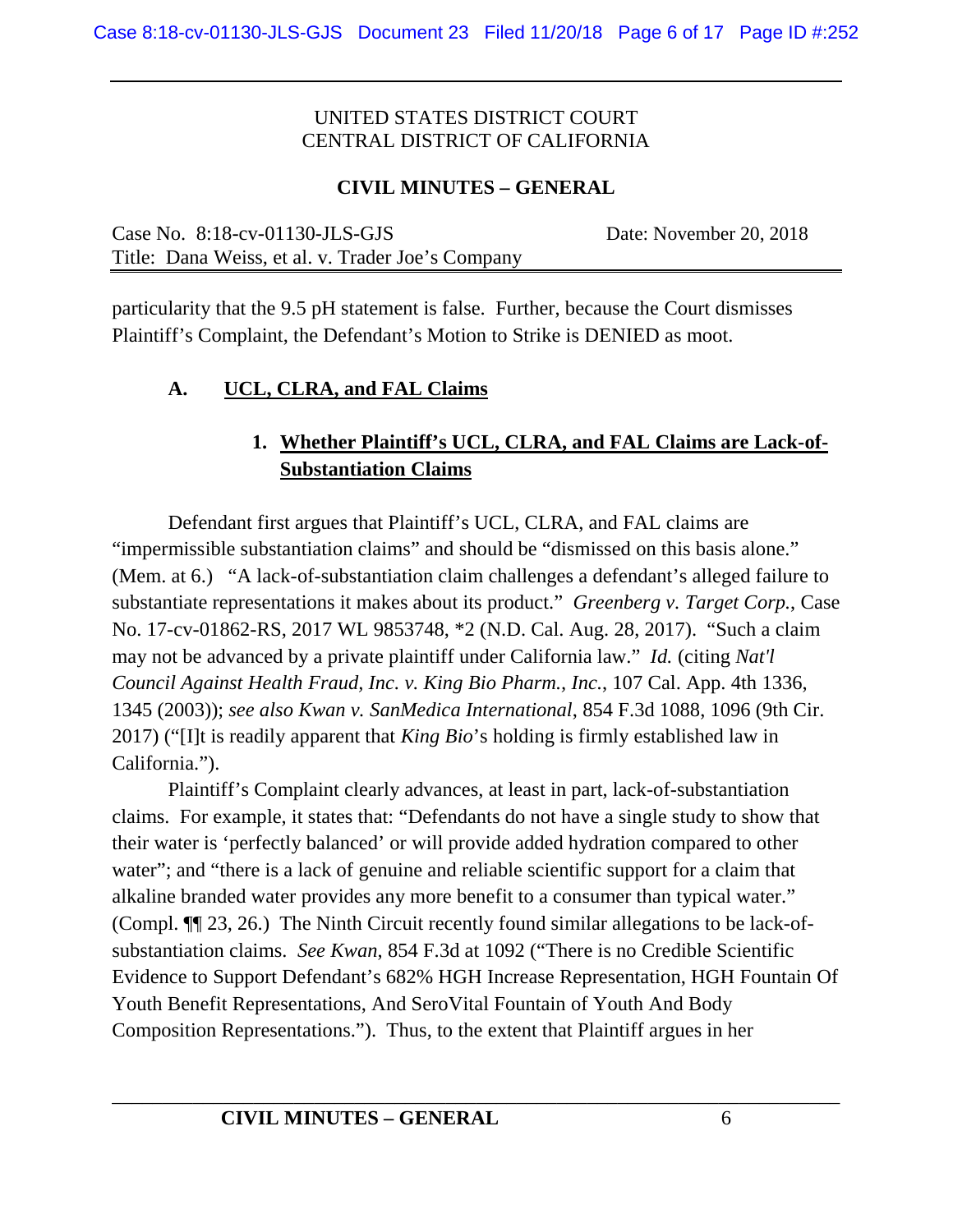#### **CIVIL MINUTES – GENERAL**

| Case No. $8:18$ -cv-01130-JLS-GJS                 | Date: November 20, 2018 |
|---------------------------------------------------|-------------------------|
| Title: Dana Weiss, et al. v. Trader Joe's Company |                         |

Complaint that Defendant has no studies to support health benefits to drinking the Water, Plaintiff has advanced impermissible lack-of-substantiation claims.

In response, Plaintiff attaches a multitude of articles to her Opposition that purportedly establish that the representations on the Water's label are "affirmatively false." (Opp. at 7; Exs. 1–7, 10–11 to Lindemann Decl.) Further, latching on to language from *Greenberg*, Plaintiff claims that she has a "plausible metabolic explanation" that proves the Defendant's representations about the Water are false.<sup>[2](#page-6-0)</sup>

There are two problems with Plaintiff's pivot from a lack-of-substantiation claim to an affirmative-falsity claim. First, "it is axiomatic that the complaint may not be amended by the briefs in opposition to a motion to dismiss." *O'Toole v. Gencor Nutrients, Inc.*, No. CV 14-3754-R, 2017 WL 6514682, at \*2 (C.D. Cal. Aug. 17, 2017). Second, and more fundamentally, the Water's label and marketing, for the most part, do not make the health claims that Plaintiff alleges are "affirmatively false." Hence, rather than dismiss Plaintiff's claims as mere lack-of-substantiation allegations, the Court finds that it is more appropriate to address whether Plaintiff has adequately pleaded a plausible claim that the representations would deceive a reasonable consumer.

# **2. Whether the Defendant's Representations Would Deceive a Reasonable Consumer**

Defendant argues that Plaintiff's CLRA, UCL, and FAL claims fail because "Plaintiff has not shown that the Product's representations are likely to deceive a reasonable consumer." (Mem. at 11.) Further, Defendant argues that the representations are "no more than mere puffery." (Mem. at 9.)

Claims made under the CLRA, FAL, and UCL are governed by the "reasonable consumer" test. *Williams v. Gerber Products Co.*, 552 F.3d 934, 938 (9th Cir. 2008)

<span id="page-6-0"></span><sup>&</sup>lt;sup>2</sup> Plaintiff's "metabolic explanation" is that "once alkaline water enter one's stomach, one's body simply pours in greater amounts of acid to neutralize it so there can be no 'balancing.'" (Opp. at 7.)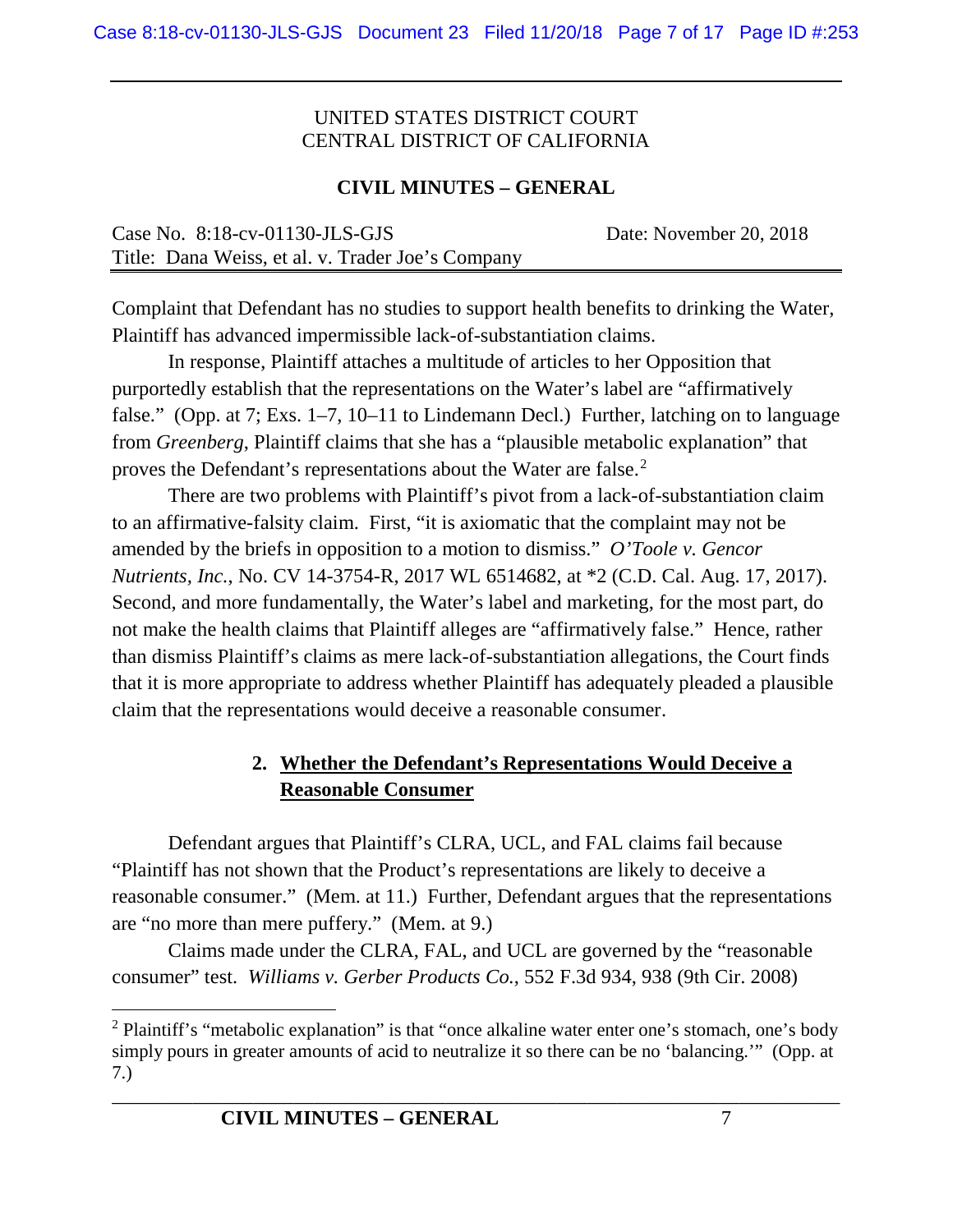#### **CIVIL MINUTES – GENERAL**

| Case No. $8:18$ -cv-01130-JLS-GJS                 | Date: November 20, 2018 |
|---------------------------------------------------|-------------------------|
| Title: Dana Weiss, et al. v. Trader Joe's Company |                         |

(citations omitted). Under that test, Plaintiff must show that "members of the public are likely to be deceived." *Id.* (citation omitted). "'Likely to deceive' implies more than a mere possibility that the advertisement might conceivably be misunderstood by some few consumers viewing it in an unreasonable manner." *Lavie v. Proctor & Gamble Co.*, 105 Cal. App. 4th 496, 508 (2003). Rather, it must be "probable that a significant portion of the general consuming public or of targeted consumers, acting reasonably in the circumstances, could be misled." *Id.* The relevant consumer is "the ordinary consumer within the larger population," not the "least sophisticated consumer" nor one that is "exceptionally acute and sophisticated." *Hill v. Roll Int'l Corp.*, 195 Cal. App. 4th 1295, 1304 (2011) (citation omitted). Generally, the question of whether a business practice is deceptive is a question of fact that is appropriate for resolution on a motion to dismiss only in "rare" circumstances. *See Williams*, 552 F.3d at 938–39. Yet, dismissal is appropriate "[w]here a [c]ourt can conclude as a matter of law that members of the public are not likely to be deceived by the product packaging." *Gonzales v. Peter Thomas Roth Labs, LLC*, Case No. 8:17–cv–01393–JLS–DFM, 2017 WL 5633274, at \*3 (C.D. Cal. Nov. 17, 2017).

"Although misdescriptions of specific or absolute characteristics of a product are actionable, generalized, vague, and unspecified assertions constitute mere puffery upon which a reasonable consumer could not rely." *McKinney v. Google, Inc.,* No. 10–cv– 01177–EJD, 2011 WL 3862120, at \*6 (N.D. Cal. Aug. 30, 2011) (internal quotation marks, citations, and modifications omitted). "[T]o be actionable as an affirmative misrepresentation, a statement must make a specific and measurable claim, capable of being proved false or of being reasonably interpreted as a statement of objective fact." *Vitt v. Apple Computer, Inc.*, 469 Fed. Appx. 605, 607 (9th Cir. 2012) (internal quotation marks omitted).

Plaintiff's Complaint alleges that many representations on the Water's label and in the Fearless Flyer are false and misleading. The crux of Plaintiff's claims, both in her Complaint and as described in her brief, is that Trader Joe's advertisement of the Water misleads consumers to believe that its greater alkalinity will give them an internally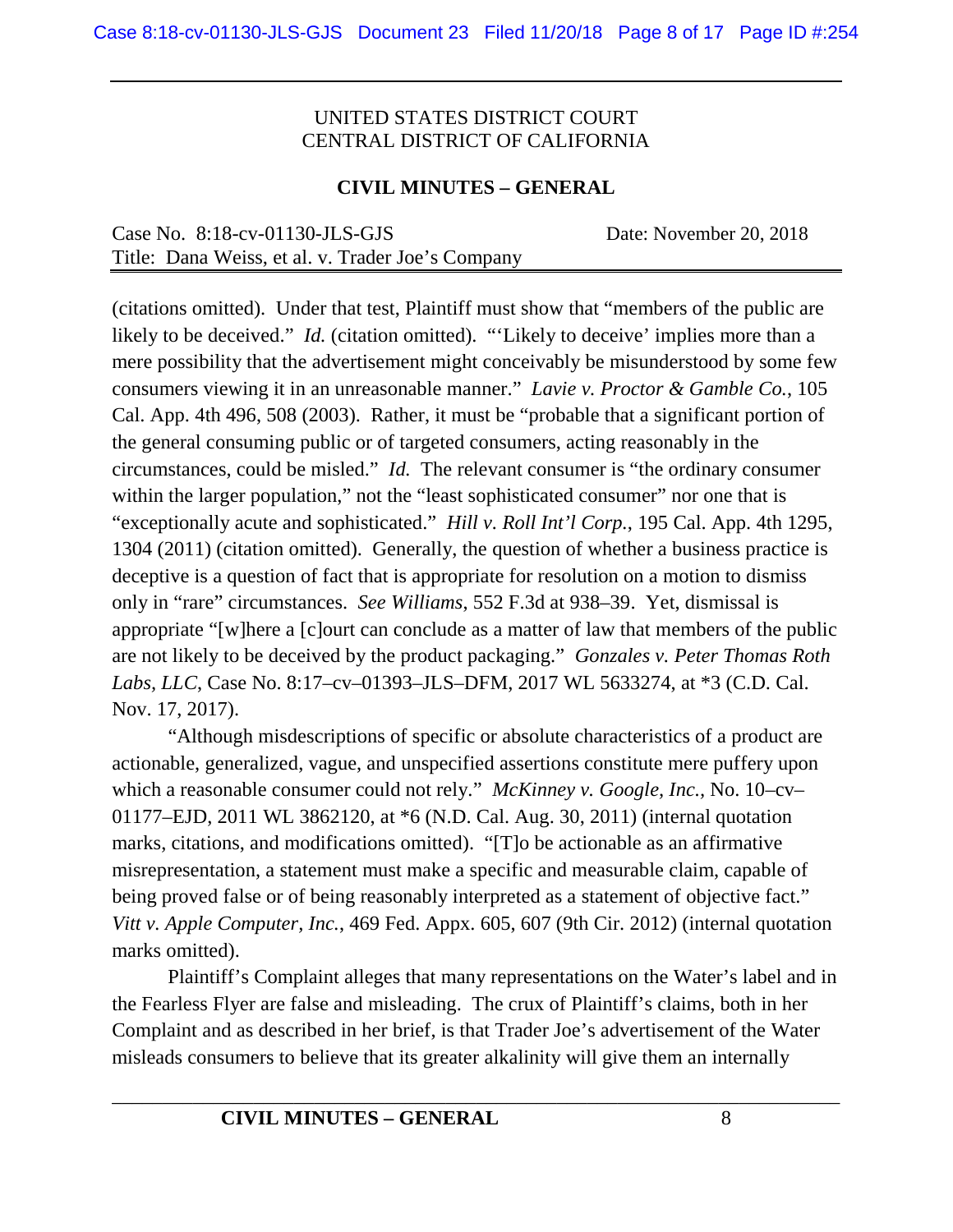## **CIVIL MINUTES – GENERAL**

| Case No. $8:18$ -cv-01130-JLS-GJS                 | Date: November 20, 2018 |
|---------------------------------------------------|-------------------------|
| Title: Dana Weiss, et al. v. Trader Joe's Company |                         |

balanced pH level that will result in health benefits. However, as explained below, the Court finds that the advertising is either nonactionable puffery that does not promise such benefits or, alternatively, that Plaintiff has acknowledged the truth of the particular statement made. Plaintiff also alleges a misrepresentation of a different kind; namely, that Defendant misstates the pH level of the Water. While a false statement of an objective fact is not puffery, and could mislead a reasonable consumer, the Court finds that Plaintiff has failed to plead this claim with the particularity required under Rule 9(b).

# **i. "refresh" and Plus Symbols**

First, the Court finds the word "refresh" and the "hundreds of plus symbols" on the label are mere puffery upon which a reasonable consumer could not rely. That the Water will "refresh" consumers is a vague, generalized assertion incapable of being proved false or of being reasonably interpreted as a statement of objective fact. *See Frenzel v. AliphCom*, 76 F. Supp. 3d 999, 1011–12 (N.D. Cal. 2014) (finding representation that product would cause consumers to "wake up refreshed" was nonactionable puffery). Likewise, though Plaintiff claims that plus symbols are a "universal sign of gaining health," the Court finds that the symbols make no specific or measurable claim and thus are mere puffery. (Compl. ¶ 2.)

Accordingly, the "refresh" statement and the plus symbols would not deceive a reasonable consumer, and Plaintiff's claims fail to the extent they rely on these representations.

# **ii. "hydrate"**

The label states that the Water "hydrates," and Plaintiff does not dispute that fact. Rather, Plaintiff argues that Defendant markets the Water "as a superior source of hydration." (Compl. 126.) But Plaintiff comes up empty in showing where Defendant makes any such statement.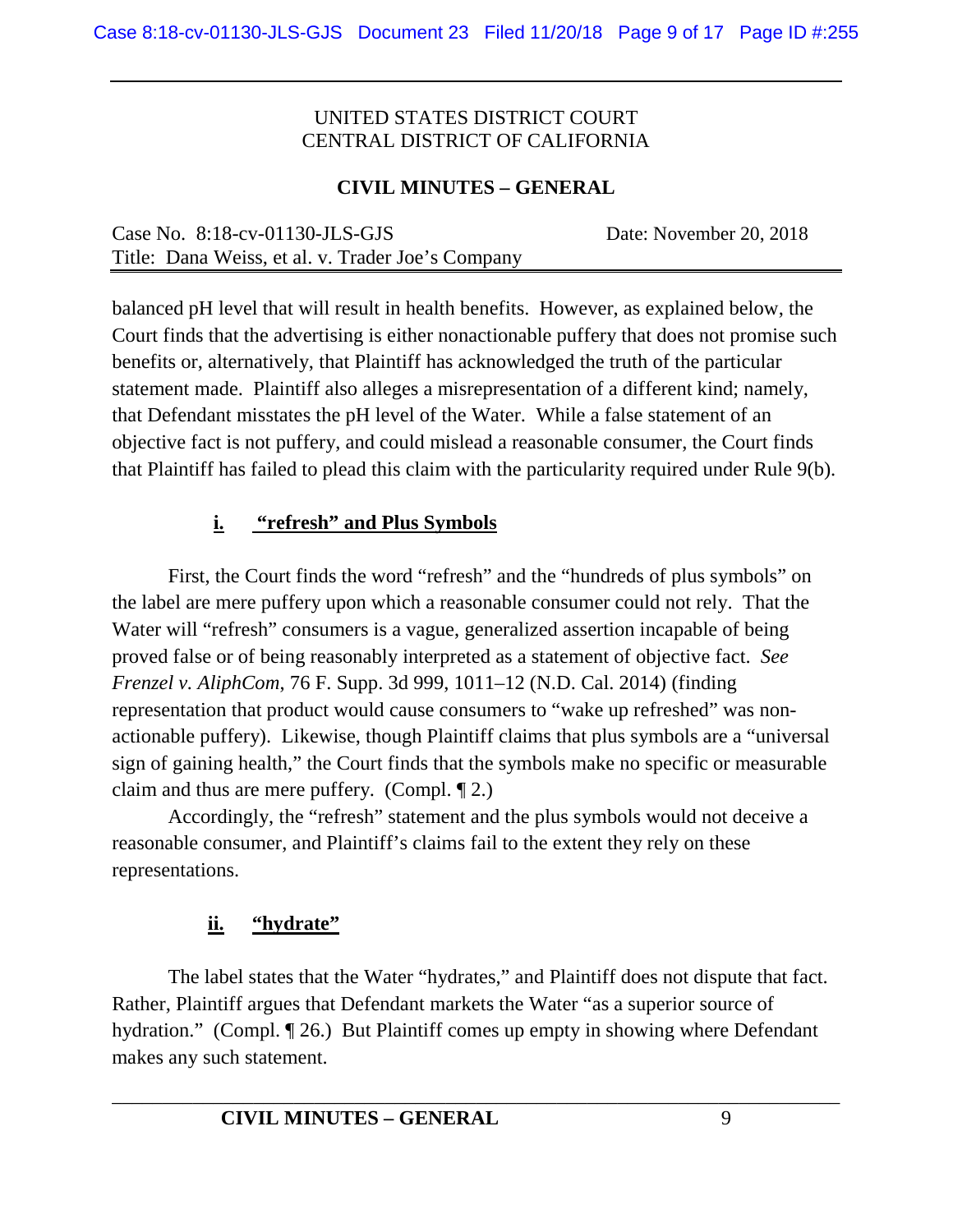## **CIVIL MINUTES – GENERAL**

| Case No. $8:18$ -cv-01130-JLS-GJS                 | Date: November 20, 2018 |
|---------------------------------------------------|-------------------------|
| Title: Dana Weiss, et al. v. Trader Joe's Company |                         |

Plaintiff relies heavily on the Ninth Circuit's decision in *Fisher v. Monster Beverage Corp.*, 656 Fed. Appx. 819 (9th Cir. 2016), where the court found representations about "hydration" to be misleading. *Fisher* is easily distinguishable from the case at hand. There, the defendant had represented that its energy drink "hydrates like a sports drink," and the plaintiff plausibly alleged that, because of its high caffeine content, the drink did not do so and in fact caused dehydration. *See Fisher v. Monster Beverage Corp.*, 125 F. Supp. 3d 1007, 1016 (C.D. Cal. 2013). The Ninth Circuit reversed the district court and found that it was plausible that the hydration statements were false or misleading. *Fisher*, 656 Fed. Appx. at 823.

Here, unlike in *Fisher* where the drink's label explicitly compared its hydrating ability to sports drinks, Defendant's label merely claims that the Alkaline Water "hydrate[s]." Further, unlike in *Fisher*, Plaintiff admits that the actual statement on the  $label - that the Water "hydrogen" - is true.$ 

Accordingly, the "hydrate" statement would not deceive a reasonable consumer and Plaintiff's claims fail to the extent she relies on this representation.

# **iii. "ionized to achieve the perfect balance"**

Plaintiff also claims that the representation on the label that the Water "is purified through reverse osmosis then ionized to achieve the perfect balance" misled her to think the Water would "allow her to internally achieve a 'perfect' pH balance and be more healthy by virtue of that 'perfect' balance." (Opp. at 4.) First, the Court finds that a reasonable consumer would read the Water's label to mean that the *Alkaline Water*, not the consumer, is perfectly balanced. Second, the Water's label does not claim that there are any health benefits from any particular internal pH balance.

In short, the label makes no claims about consumers achieving a "perfect balance" by virtue of drinking it, and a reasonable consumer would not "assume things about [a] product[] other than what the statement actually says." *See Red v. Kraft Foods, Inc.*, No. CV 10–1028–GW(AGRx), 2012 WL 5504011, at \*3 (C.D. Cal. Oct. 25, 2012)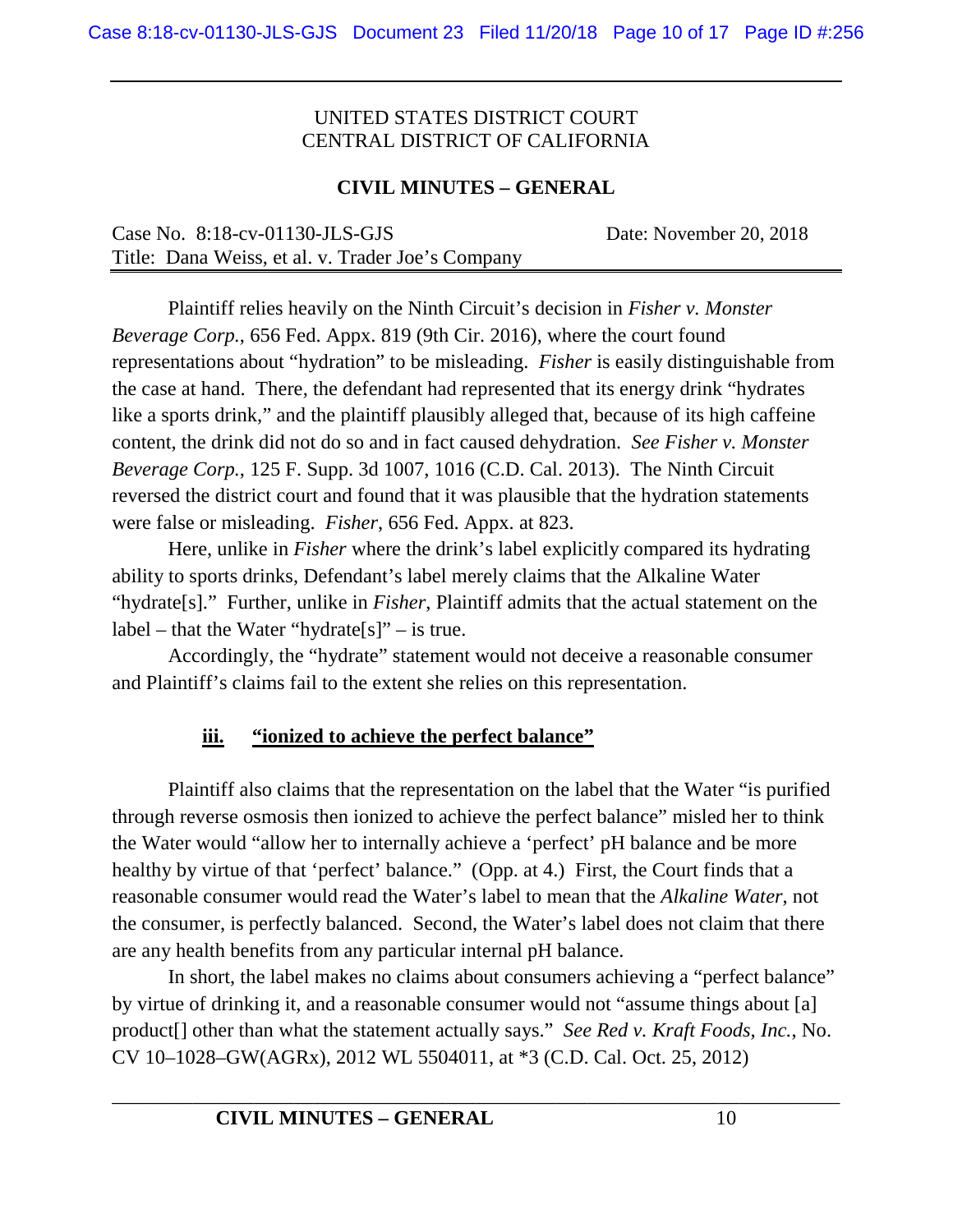#### **CIVIL MINUTES – GENERAL**

| Case No. $8:18$ -cv-01130-JLS-GJS                 | Date: November 20, 2018 |
|---------------------------------------------------|-------------------------|
| Title: Dana Weiss, et al. v. Trader Joe's Company |                         |

(dismissing consumer protection claim that product's packaging "suggest[ed] the product is healthy" because it depicted vegetables and claimed it was made with real vegetables) (emphasis removed); *see also Stuart v. Cadbury Adams USA, LLC*, No. CV 09-6295 AHM(CWX), 2010 WL 1407303, at \*3 (C.D. Cal. Apr. 5, 2010) (where "allegations of consumer deception defy common sense and are contradicted by the actual advertising claims made by [the Defendant]," the claims are properly dismissed).

Accordingly, the "balance" statement would not deceive a reasonable consumer, and Plaintiff's claims fail to the extent they rely on this representation.

## **iv. "pH is the measure of acidity and alkalinity. The higher the pH, the greater the alkalinity."**

Plaintiff also claims that the label's statement that "pH is the measure of acidity and alkalinity. The higher the pH, the greater the alkalinity," is false and misleading. (Compl. ¶ 21.) The Court finds that the label is simply reciting a scientific fact: the pH scale measures acidity and alkalinity, and the higher a pH (between 1 and 14), the greater the alkalinity and the less the acidity. Plaintiff claims in her Opposition that the statement, combined with the pH scale on the label, $3$  "constitutes an affirmative misrepresentation (and by omission) [sic] that the higher the alkalinity, the greater the hydration and 'balance.'" (Opp. at 3.)

The statement does not claim that the Water's alkalinity will provide greater hydration or "balance," nor does anything else on the Water's label. Accordingly, the Court finds it would not deceive a reasonable consumer, and Plaintiff's claims fail to the extent they rely on this representation.

<span id="page-10-0"></span><sup>&</sup>lt;sup>3</sup> Plaintiff's Complaint does not allege that the pH scale is false or misleading.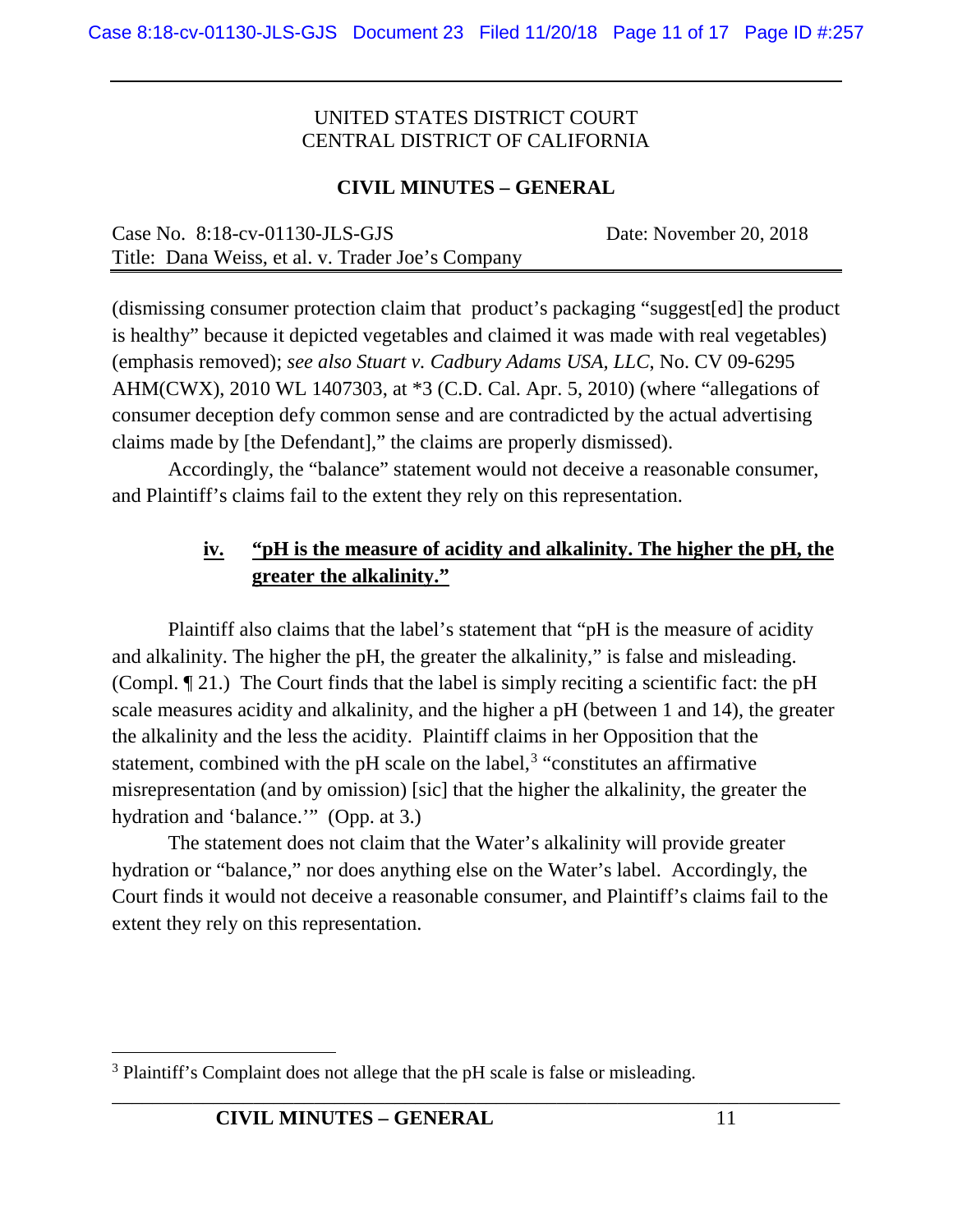#### **CIVIL MINUTES – GENERAL**

Case No. 8:18-cv-01130-JLS-GJS Date: November 20, 2018 Title: Dana Weiss, et al. v. Trader Joe's Company

#### **v. "a drink that can satisfy" and "water and then some"**

Defendant's Fearless Flyer represents that "[w]hether you've just eaten an abundance of corn or cranberries (foods high in acid); or you've been sweating profusely; and/or you've been reading this Flyer (because obviously that would make you thirsty) our Alkaline Water + Electrolytes is a drink that can satisfy." (Compl. ¶ 22.) Plaintiff's counsel at the hearing for this Motion claimed that this statement is misleading because it implies that the Water will "balance" a consumer's internal pH after he or she has eaten acidic foods and will provide superior hydration. Plaintiff's argument here fails for the same reasons discussed throughout – the Fearless Flyer claims no such health benefits. All the Flyer says is that the drink will "satisfy" which the Court finds, similar to "refresh," is mere puffery upon which a reasonably consumer would not rely.

Further, Plaintiff argues in her Opposition that the statement "Trader Joe's Alkaline Water + Electrolytes is water and then some," "provide[s] a contextual inference that Alkaline Water of Trader Joe's provides more health benefits and better hydration than normal water." (Opp. at 4.) The statement is made immediately following this description of the Water's contents: "Crystal clear water is 99.9% of what's in the bottle. The other 0.1% is minerals (electrolytes), harvested from the lake region of Utah. The mineralized water is purified through reverse osmosis, then run through electric currents (electrolysis), which changes the structure of the water and raises the pH to 9.5+ (neutral pH of water is 7)."

Again, the Court finds that the statement "water and then some" is mere puffery – the statement has no discernible meaning and is thus incapable of being proven true or false. Furthermore, even if it were not puffery, the Court finds that a reasonable consumer would understand the statement to refer to either the fact that electrolytes are added to the Water (something Plaintiff does not allege is false) or that the pH is raised to 9.5.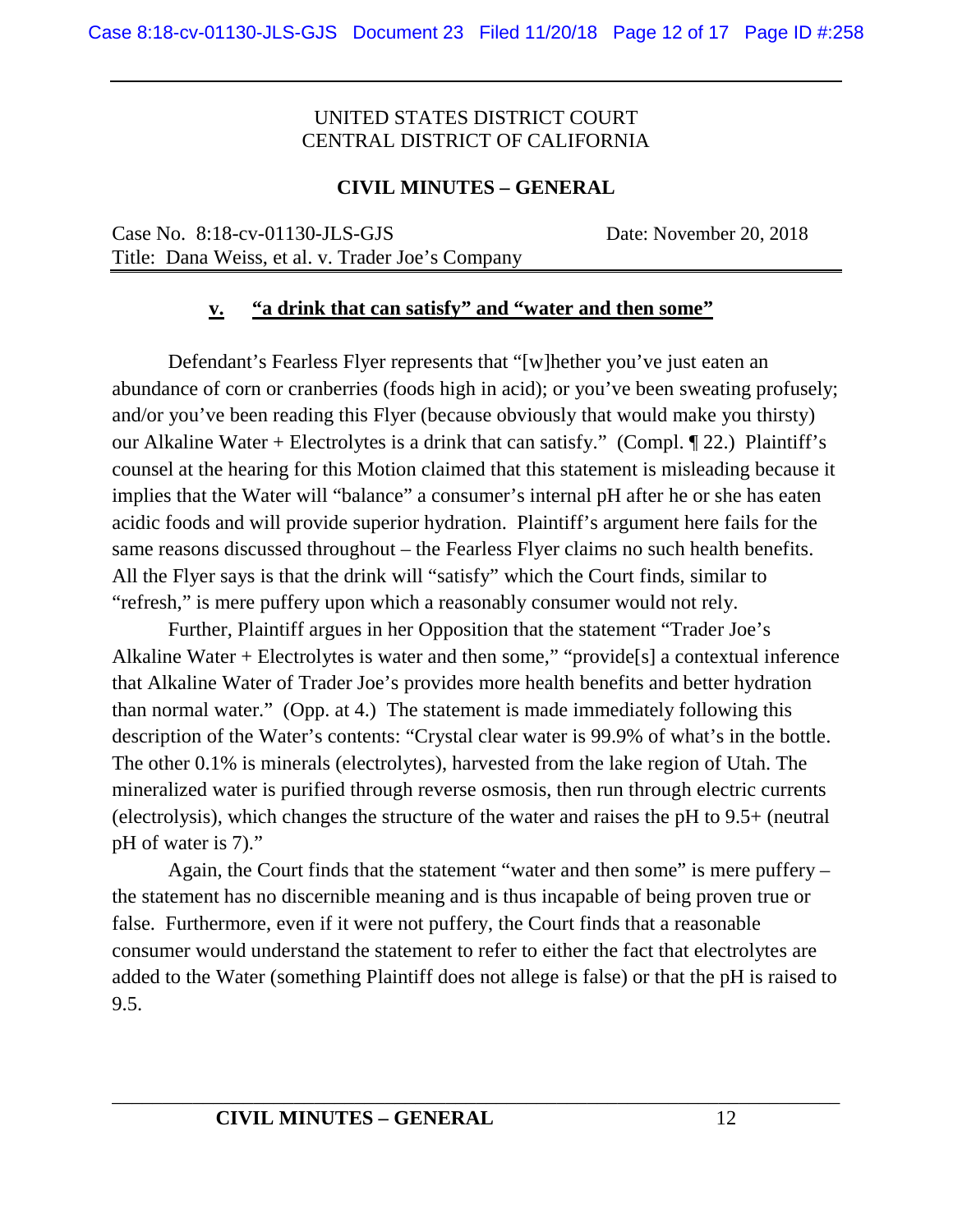#### **CIVIL MINUTES – GENERAL**

Case No. 8:18-cv-01130-JLS-GJS Date: November 20, 2018 Title: Dana Weiss, et al. v. Trader Joe's Company

Accordingly, the "satisfy" and "water and then some" statements would not deceive a reasonable consumer, and Plaintiff's claims fail to the extent they rely on these representations.

#### **vi. 9.5 pH Representations**

Finally, Plaintiff claims that Defendant falsely represented the Water as having a 9.5 pH level. This representation is made on the Water's label and in the Fearless Flyer. Plaintiff claims that the Water "does not even maintain or have when bottled and/or sold" a 9.5 pH balance and that "the actual pH at the time of purchase and consumption was far less on the pH scale." (Compl. ¶¶ 23, 47.) At the hearing for this Motion, Plaintiff's counsel represented that Plaintiff came to believe that the Water does not have a 9.5 pH balance based on articles and videos she viewed on the internet and from personally testing the water. Unlike Plaintiff's other allegations that fail as a matter of law, the 9.5 pH representation, if false, could plausibly deceive a reasonable consumer. However, Plaintiff has failed to plead with particularity how she came to believe that the representation is false.

Rule 9(b) applies to claims sounding in fraud, which includes false representation allegations in the CLRA, FAL, and UCL context.[4](#page-12-0) *Kearns v. Ford Motor Co*., 567 F.3d 1120, 1125 (9th Cir. 2009) (applying Rule 9(b) to UCL and CLRA claims); *Brazil v. Dole Food Co.*, 935 F. Supp. 2d 947, 963–64 (N.D. Cal. 2013) (applying Rule 9(b) to CLRA, FAL, and UCL claims). Plaintiff must allege "'the who, what, when, where, and how' of the misconduct charged." *Hunt v. Sunny Delight Beverages Co.*, Case No. 8:18 cv-00557-JLS-DFM, 2018 WL 4057812, at \*5 (C.D. Cal. Aug. 23, 2018). "The plaintiff must set forth what is false or misleading about a statement, and why it is false." *Vess v.* 

<span id="page-12-0"></span> <sup>4</sup> Plaintiff does not appear to dispute that Rule 9(b) applies to her claims. (*See* Opp. at 9.) Nor could she, as her Complaint is replete with references to Defendant's allegedly fraudulent course of conduct. (*See, e.g.*, Compl. ¶¶ 1, 13, 19.)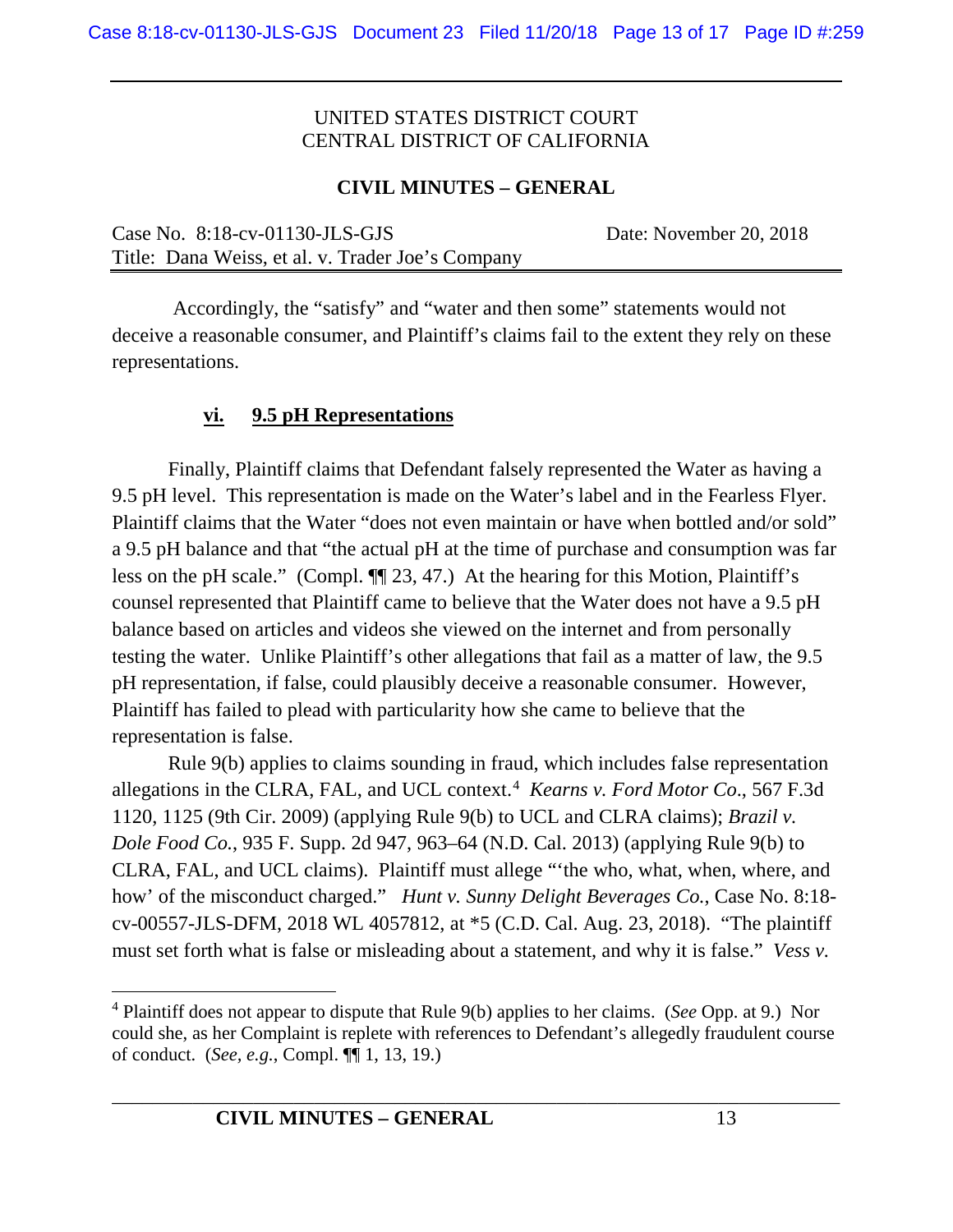## **CIVIL MINUTES – GENERAL**

| Case No. $8:18$ -cv-01130-JLS-GJS                 | Date: November 20, 2018 |
|---------------------------------------------------|-------------------------|
| Title: Dana Weiss, et al. v. Trader Joe's Company |                         |

*Ciba-Geigy Corp. USA*, 317 F.3d 1097, 1106 (9th Cir. 2003); *see also Marolda v. Symantec Corp.*, 672 F. Supp. 2d 992, 1001 (N.D. Cal. 2009) ("The falsity of the representation must [] be alleged with particularity.").

Here, Plaintiff has failed "to provide a basis for why she believes the [9.5 pH representation] is false." *Brenner v. Proctor and Gamble Co.*, Case No. SACV 16-1093- JLS (JCG), 2016 WL 8192946, at \*5 n.5 (C.D. Cal. Oct. 20, 2016) (citing *In re GlenFed, Inc. Sec. Litig*., 42 F.3d 1541, 1548 (9th Cir. 1994) (en banc) (superseded by statute on other grounds). Indeed, Plaintiff's Complaint is devoid of *any* basis for her assertion that the 9.5 pH representation is false. Even assuming that viewing videos on the internet or personally testing the pH balance of the Water is enough to support her claim,<sup>[5](#page-13-0)</sup> this purported factual support is not included in the Complaint. Further, the Complaint is vague as to *when* Plaintiff observed that the pH balance was not 9.5 – was it when it was bottled, when it was purchased, or when it was consumed? This lack of specificity fails "to give defendants notice of the particular misconduct . . . so that they can defend against the charge." *Kearns*, 567 F.3d at 1124 (internal citations omitted).

Accordingly, the Court GRANTS Defendant's Motion to Dismiss as to Plaintiff's allegation that the Water does not have a pH of 9.5. Because it is possible that Plaintiff could plead more facts and allege with proper particularity that the 9.5 pH representation is false, the Court grants her leave to amend as to this allegation. In an amended complaint, Plaintiff must allege the factual basis for her belief that the 9.5 pH claim is false.

<span id="page-13-0"></span><sup>&</sup>lt;sup>5</sup> The Court seriously questions Plaintiff's decision to bring this suit if the only support she has for this claim is what she has seen on the internet, or her own rudimentary testing. Further, the Court reminds Plaintiff's counsel that attorneys are subject to sanctions under Rule 11 when they present "factual contentions [that] have [no] evidentiary support or . . . will [not] likely have evidentiary support after a reasonable opportunity for further investigation or discovery[.]" Fed. R. Civ. P. 11(b)(3).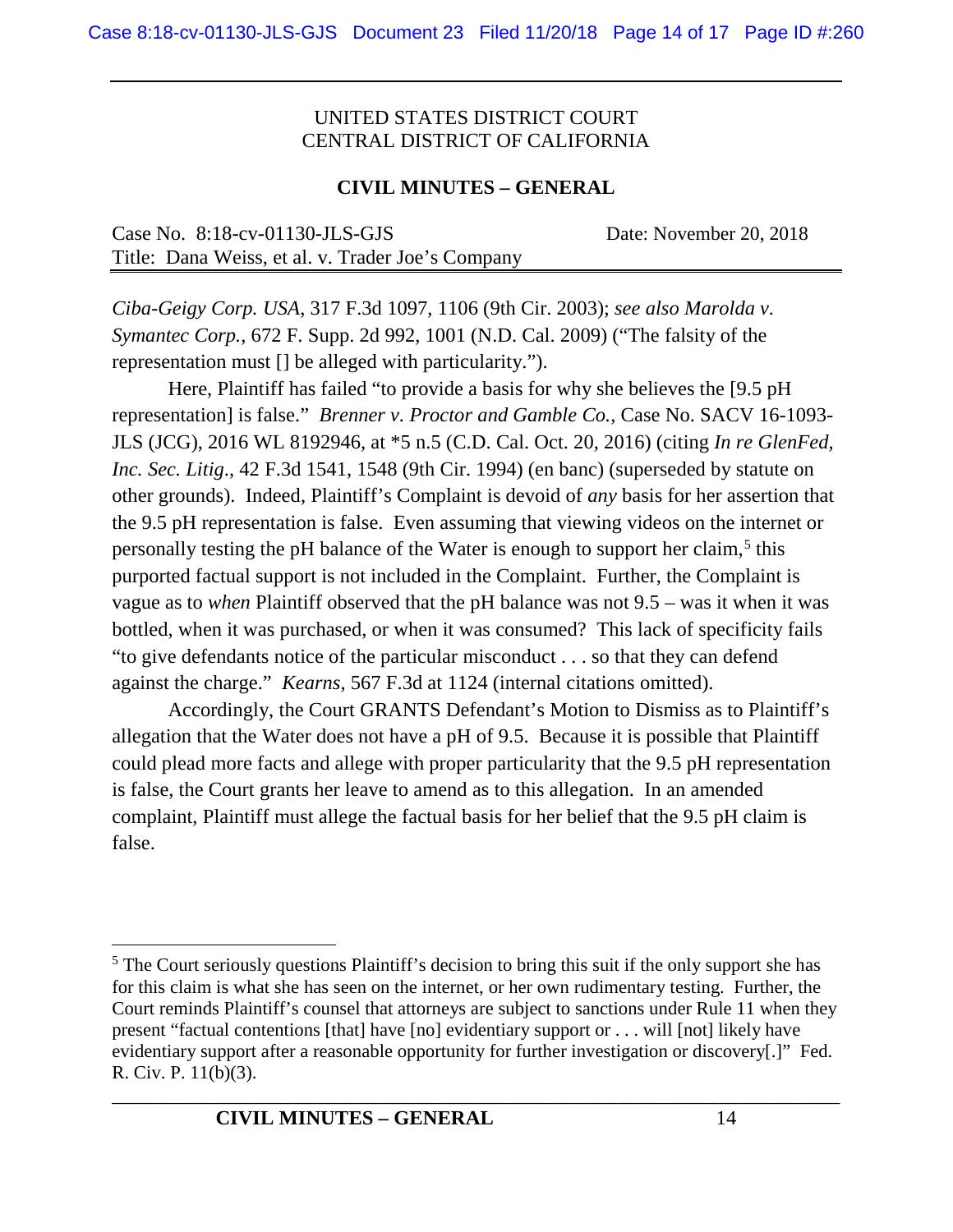#### **CIVIL MINUTES – GENERAL**

Case No. 8:18-cv-01130-JLS-GJS Date: November 20, 2018 Title: Dana Weiss, et al. v. Trader Joe's Company

#### **B. Express Warranty Claim**

Defendant argues that Plaintiff's breach of an express warranty claim fails because she did not reasonably rely on the terms of an express warranty. (Mem. at 13.) Under California Commercial Code § 2313, "[i]n order to plead a cause of action for breach of express warranty, one must allege the exact terms of the warranty, plaintiff's reasonable reliance thereon, and a breach of that warranty which proximately causes plaintiff injury." *Kearney v. Hyundai Motor America*, No. SACV09–1298–JST (MLGx), 2010 WL 8251077, at \*7 (C.D. Cal. Dec. 17, 2010) (quoting *Williams v. Beechnut Nutrition Corp.*, 229 Cal. Rptr. 605, 608 (Cal. Ct. App. 1986)).

Plaintiff's express warranty claim is premised on the same alleged misrepresentations as her consumer protection claims. Thus, her claim that Defendant warranted the Water as providing superior health benefits to typical water fails – nothing in the labeling or advertising promises that the Water will help consumers achieve a perfect balance or provide superior hydration, as discussed above. (*See* Compl. ¶¶ 46– 47; Opp. at 14–15.) Therefore, for these allegations, because Plaintiff has failed to "point to the terms of the warranty, [she] fails to state a claim for breach of express warranty." *See Chuang v. Dr. Pepper Snapple Grp., Inc.*, No. 17-CV-01875, 2017 WL 4286577, at \*7 (C.D. Cal. Sept. 20, 2017) ("Plaintiff points to no statement on the fruit snacks' packaging or in the marketing of the fruit snacks that claims the fruit snacks are 'nutritious' or 'healthful to consume.'").

While her allegation that the 9.5 pH claim is false could be the basis for an express warranty claim, Plaintiff has failed to sufficiently plead her claim. Thus, she has failed to show that Defendant breached an express warranty.

Accordingly, the Court GRANTS Defendant's Motion to Dismiss Plaintiff's express warranty claim without prejudice.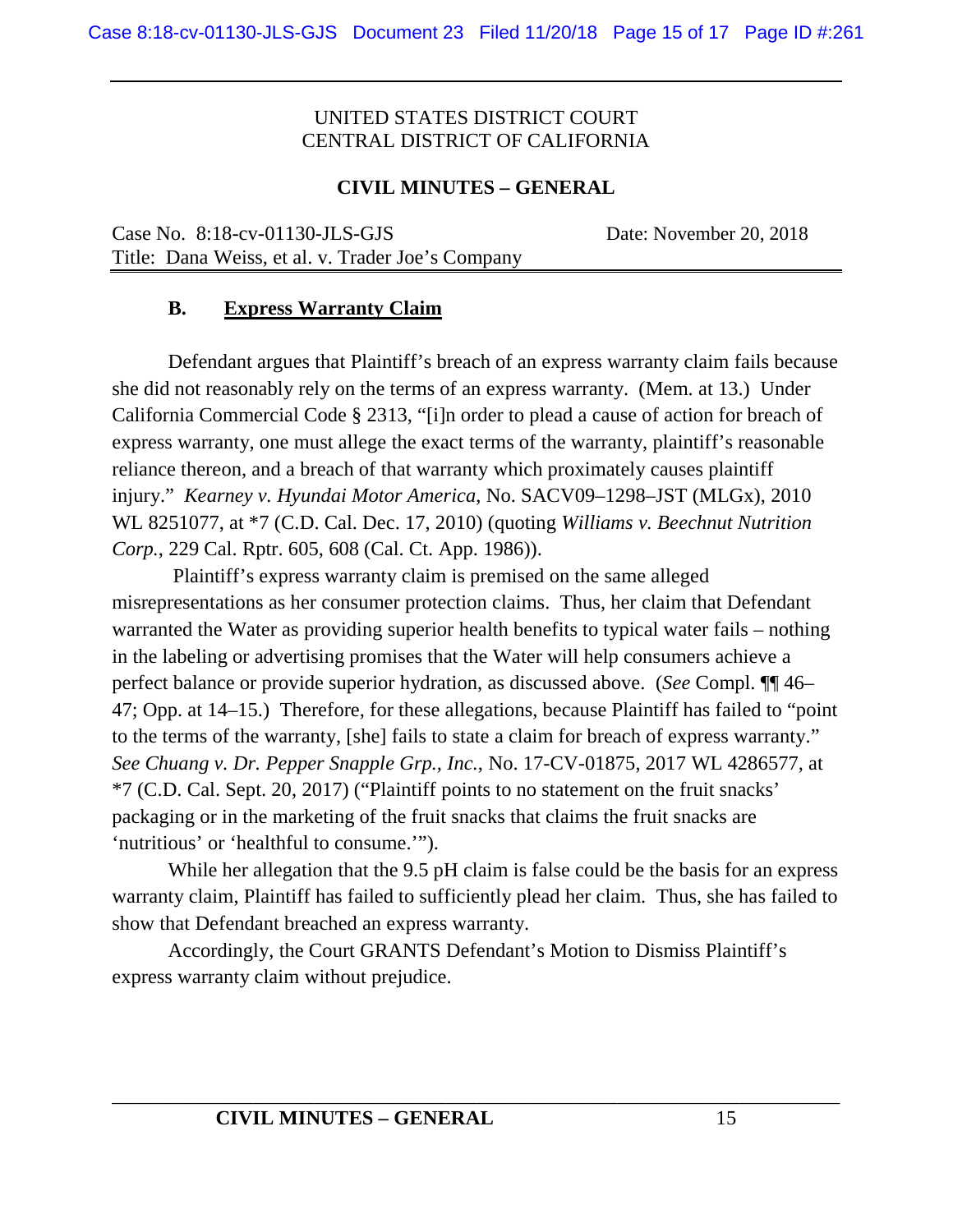# **CIVIL MINUTES – GENERAL**

Case No. 8:18-cv-01130-JLS-GJS Date: November 20, 2018 Title: Dana Weiss, et al. v. Trader Joe's Company

## **C. Implied Warranty Claim**

Defendant argues for dismissal of Plaintiff's implied warranty of merchantability claim "because she has not alleged the alkaline water she bought was not fit for its intended purpose – consumption." (Mem. at 14.) However, "[c]ourts have determined that an implied warranty of merchantability claim may rely solely on alleged affirmative representations made by the defendant on the products label, as Plaintiff[] do[es] here." *Bailey v. Kind, LLC*, Case No. SACV 16-168-JLS (DFMx), 2016 WL 3456981, at \*6 (C.D. Cal. June 16, 2016) (citing *Zakaria v. Gerber Products Co.*, No. LA CV 15-00200 JAK (Ex), 2015 WL 3827654, at \*11 (C.D. Cal. June 18, 2015)). Thus, Plaintiff's claim is not subject to dismissal simply because the Water was safe to drink.

However, most of Plaintiff's implied warranty claim fails for the same reason as her express warranty claim:<sup>[6](#page-15-0)</sup> nothing in the Water's labeling promises any sort of increased health benefits from the Water. Again, while her 9.5 pH balance claim might be a proper basis for an implied warranty claim, she has failed to adequately plead her claim, and thus has failed to prove that Defendant breached an implied warranty.

Accordingly, the Court GRANTS Defendant's Motion to Dismiss Plaintiff's implied warranty claim without prejudice.

#### **D. Unjust Enrichment Claim**

Finally, Defendant argues that Plaintiff's unjust enrichment claim fails because the false and misleading claims upon which it is based fail. (Mem. at 15.) For the reasons discussed throughout, the Court agrees.

Accordingly, the Court GRANTS Defendant's Motion to Dismiss Plaintiff's unjust enrichment claim without prejudice.

<span id="page-15-0"></span> <sup>6</sup> Indeed, in her Opposition, Plaintiff does not independently argue her express and implied warranty claims. Rather, they are grouped together and argued as if they are interchangeable. (*See* Opp. 14–15.)